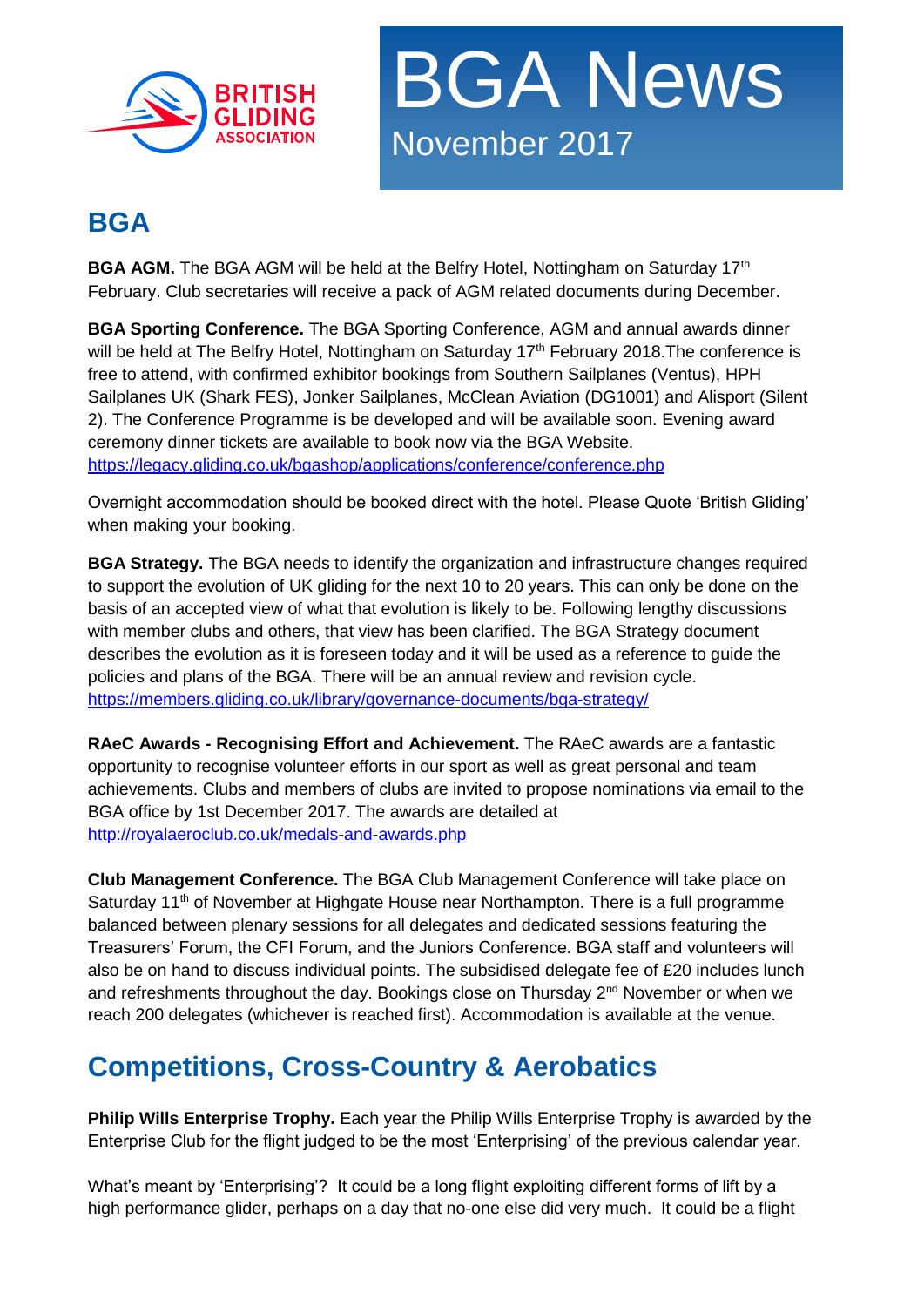that flew somewhere that hadn't been reached before, or perhaps a long distance flight in a low performance glider. Over the past few years, the trophy has been won by gliders from EB28 through an ASW20 to an Olympia 2b. All the winning flights have the WOW factor. If you know of a flight made in the UK in 2017 that you feel has the WOW factor, please nominate it to [Andrew.G.Reid@BTInternet.com](mailto:Andrew.G.Reid@BTInternet.com) including a short description of why you feel the flight should be awarded the trophy plus IGC logger file. Self-nominations are acceptable. Closing date is 7th January 2018.

**Competition Enterprise 2018.** Competition Enterprise 2018 will be hosted by the Cotswold Gliding Club at Aston Down from 30 June-7 July. Entries for the 2018 competition will be accepted from 1 January. Find out more at<http://www.compenterprise.uk/>

**2018 Nationals Dates.** Dates and venues for next year's national championships are:

- 18m and 20m Multi-Seat Classes Husbands Bosworth, 7-15<sup>th</sup> July 2018
- Club Class Dunstable,  $4-12<sup>th</sup>$  August
- Open, Standard and 15m Classes Aston Down, 18-26<sup>th</sup> August
- Junior Nationals Lasham, 18-26<sup>th</sup> August

**World Gliding Championships 2018.** The British Team selection for the WGC 2018 is;

- Club Class Tim Fletcher, G Dale
- Standard Class Howard Jones, Dave Bromley
- 20m Multi-Seat Class Steve Jones/Gary Coppin
- 15m Class Tim Scott, Derren Francis
- 18m Class Mike Young, Russell Cheetham
- Open Class Andy Davis, Peter Harvey

#### **Instructing and Training**

**Guidance for BGA Instructors with FI(S) Certificate.** Gliding instruction at BGA clubs is carried out under BGA requirements and all instructors at BGA clubs are required to hold a valid BGA instructor rating. Gliding instructors are reminded that the BGA's instructor requirements recognise that a valid EASA Flight Instructor (Sailplanes) certificate – known as an FI(S) certificate – is equivalent to a BGA instructor rating, and therefore an instructor who holds a valid EASA FI(S) certificate can use a valid FI(S) certificate to maintain the validity of their BGA instructor rating through his or her CFI using the normal CFI e-services revalidation process.

Those instructors who choose to hold an EASA FI (S) certificate are reminded of the BGA guidance on revalidating an FI(S) certificate that is available on the BGA member website at [https://members.gliding.co.uk/pilot-resources-flying-training/instructors/revalidating-fis](https://members.gliding.co.uk/pilot-resources-flying-training/instructors/revalidating-fis-certificate-guidance/)[certificate-guidance/](https://members.gliding.co.uk/pilot-resources-flying-training/instructors/revalidating-fis-certificate-guidance/)

**BGA Instructor Manual Online.** The BGA instructor manual is now available online as a single document or in chapters. You can view it here. The online version incorporates all previous and the most recent (July 2017) updates as detailed in the addenda and revisions document.

As soon as the supplier produces them, the BGA shop will stock hard copies. Instructor course applicants will be supplied with a hard copy when booked onto an instructor course through the BGA office.<https://members.gliding.co.uk/library/pilot-training/bga-instructor-manual-2/>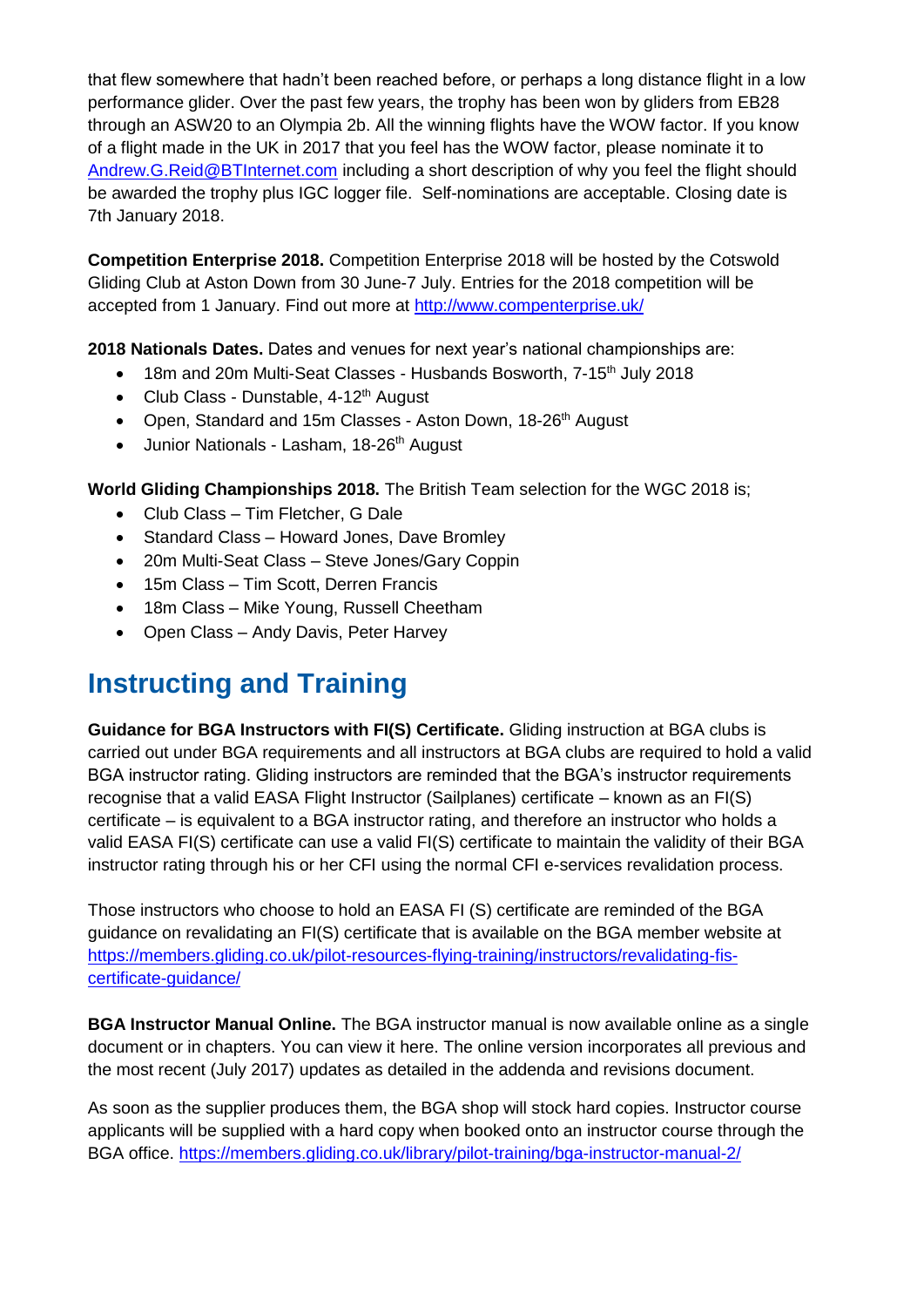# **Safety**

**Safe Winch Launching LATEST EDITION.** The 6<sup>th</sup> Edition of the Safe Winch Launching safety briefing has been published. The content is drawn from the BGA's long term safe winch launch study and ongoing campaign, and includes new important advice on the wing drop hazard. This information is important reading for ALL glider pilots regardless of experience. Student pilots will find it very interesting as a vital element of their training. The information is potentially lifesaving. Please read it now.

<https://members.gliding.co.uk/library/safety/safe-winch-launching-leaflet/>

**Infringements**. Infringements of restricted airspace are potentially dangerous and disruptive – and ultimately result in curtailment of the freedoms to fly that all pilots need and enjoy.

Careful pre-flight planning and use of a GPS moving map with up to date airspace software are known effective tools that help pilots remain clear of restricted airspace.

Pilots are recommended to use a GPS moving map wherever the airspace is complex or there could be other reasons why it may be difficult to establish the position of an aircraft relative to a horizontal or vertical airspace boundary. Wave soaring is a typical example of a situation where visually identifying airspace boundaries without a GPS moving map can be extremely difficult. There is more guidance at<https://members.gliding.co.uk/airspace/avoiding-infringements/>

# **Airspace**

**FLARM.** Owners of aircraft equipped with FLARM are reminded that the effectiveness and range of their FLARM is dependent on a number of factors. Advice and checking tools are available on the FLARM website.<http://flarm.com/>

**Leeds Bradford Airspace Change Proposal.** The Leeds Bradford Airport airspace change proposal consultation closes on 5th November 2017. The proposals are damaging for gliding and increase risk to aircraft operating outside the proposed airspace. It is important that individual pilots respond to this consultation. You can read more here including guidance on the key issues[.https://members.gliding.co.uk/airspace/leeds-bradford-airport-acp/](https://members.gliding.co.uk/airspace/leeds-bradford-airport-acp/)

**Doncaster Sheffield Airport (DSA)**. DSA is consulting on the introduction of aRea NAVigation (RNAV) Standard Instrument Departure (SID) procedures and RNAV Instrument Approach Procedures (IAPs). DSA (otherwise known as Robin Hood Airport Doncaster Sheffield, or RHADS) believe that the adoption of the departure procedures (SIDs) requires an additional portion of controlled airspace for procedure containment to the east of the existing airspace. The consultation closes on 15th December 2017. The consultation document, associated annexes and FAQ's is at [www.flydsa.co.uk/about-us/dsaconsultation](http://www.flydsa.co.uk/about-us/dsaconsultation)

**Oxford Airport and RAF Brize Norton**. Oxford airport and RAF Brize Norton are about to launch a consultation on their joint plans for a large area of class D airspace that reaches from Hinton in the Hedges in the north, overhead Oxford in the east, to Wantage in the south and across to Aston Down in the west. This proposal will effectively exclude gliding from a large area of airspace, increase the risk to those forced into choke points to the east and southwest of Oxford and Brize, and significantly impact on a number of gliding clubs operations.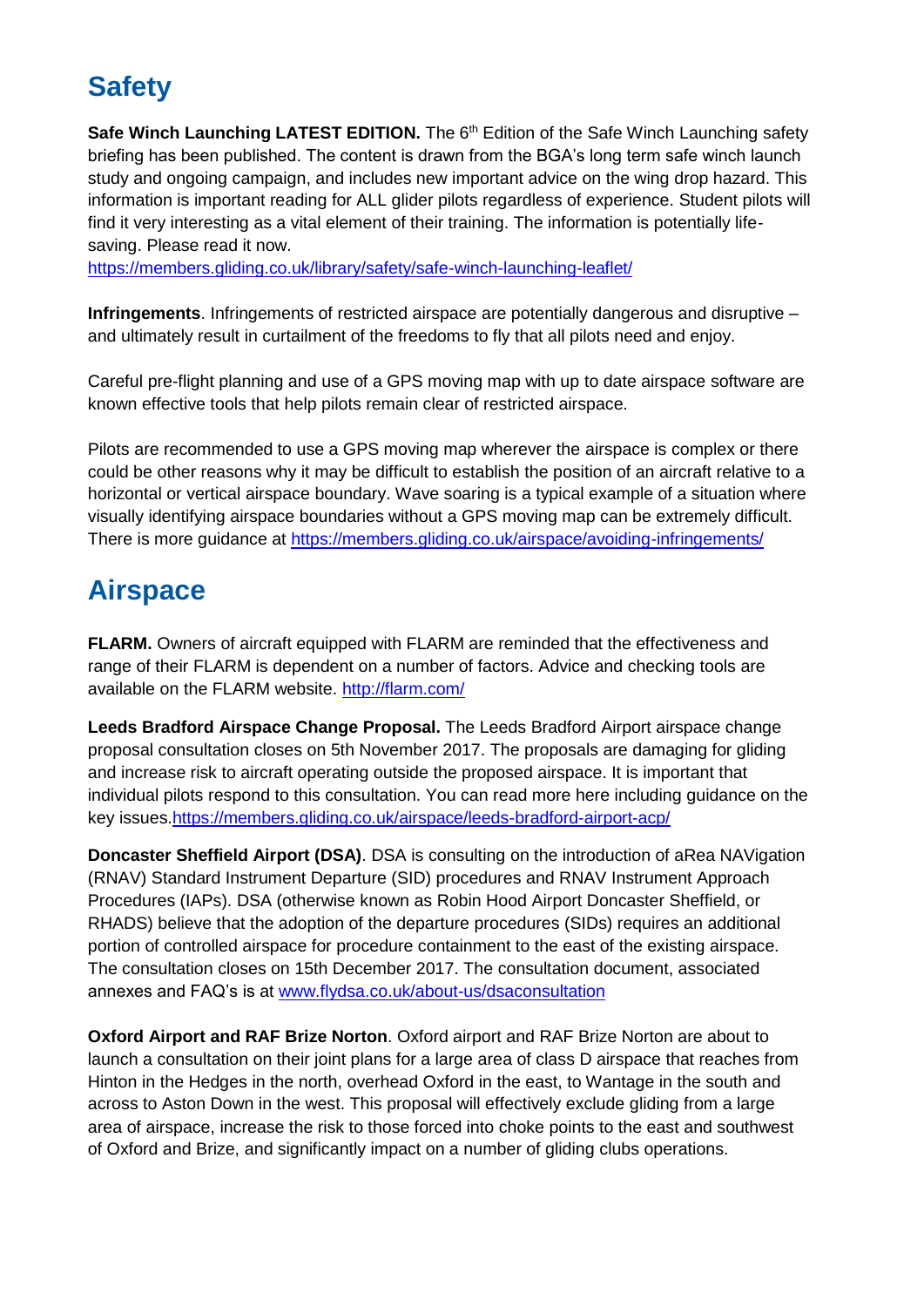# **Airworthiness**

**BGA Technical News Sheet 1-2017.** BGA Technical News Sheet 1-2017 has been published. This is important detail that all BGA inspectors must read. Owners, who are of course responsible for the airworthiness of their aircraft, will also find the information interesting and helpful.<https://members.gliding.co.uk/wp-content/uploads/sites/3/2017/10/TNS-1-2017.pdf>

# **Regulatory**

**EASA Pilot Licence Conversion**. The CAA has reported that the outcome of the recent EASA Committee Meeting in Brussels, at which the UK Government was represented, has resulted in constructive progress on a number of important matters affecting the GA Community. The Committee voted positively on extending the Aircrew Regulation opt-out date for sailplane and balloon pilots. The BGA pilot licence conversion guidance has been updated to reflect the revised date by which pilots of EASA sailplanes must hold an EASA FCL SPL or LAPL(S), ie 8th April 2020.

<https://members.gliding.co.uk/pilot-resources-flying-training/pilot-licence-conversion/>

Pilots of EASA aeroplanes are respectfully reminded of the need to hold an EASA FCL PPL(A) or LAPL(A) by 8th April 2018.

**Town and Country Planning (Brownfield Land Register) Regulations 2017.** Clubs are advised that these regulations, which only apply to England, require Local Planning Authorities (LPAs) to keep a register of previously developed land and then maintain the register. There are implications within the regulations for BGA club sites and any club with concerns should contact the BGA Development Committee via the BGA office.

<http://www.legislation.gov.uk/uksi/2017/403/contents/made>

**UK Government Air Navigation Guidance**. The Department for Transport has recently published guidance on air navigation matters applicable to the CAA, which may be of interest to those involved in airspace policy matters.

[https://www.gov.uk/government/uploads/system/uploads/attachment\\_data/file/653978/air](https://www.gov.uk/government/uploads/system/uploads/attachment_data/file/653978/air-navigation-guidance-2017.pdf)[navigation-guidance-2017.pdf](https://www.gov.uk/government/uploads/system/uploads/attachment_data/file/653978/air-navigation-guidance-2017.pdf)

# **General**

**Junior Gliding.** The 2017/2018 Winter Series is underway! You can stay up to date with all Junior gliding activity through the UK Junior Gliding Facebook page and periodic newsletters, the latest of which is available at

<https://members.gliding.co.uk/library/juniors/junior-gliding-newsletter-october-2017/>

**The Air League Bursaries.** The Air League will open applications for 2018 flying scholarships and Bursaries during November.

**Free Instructor Training.** The Air Pilots are generously supporting young glider pilots who want to train as a Basic or Assistant Instructor. The application form which includes details is available at [https://members.gliding.co.uk/library/project-planning-and-funding/hon-co-air-pilots](https://members.gliding.co.uk/library/project-planning-and-funding/hon-co-air-pilots-instructor-course-bursary-application/)[instructor-course-bursary-application/](https://members.gliding.co.uk/library/project-planning-and-funding/hon-co-air-pilots-instructor-course-bursary-application/)

**Please Stay in Touch!** If you are reading this on a club noticeboard or by using a link from social media or a club email, why not sign up (free of charge) for BGA news to be sent direct to